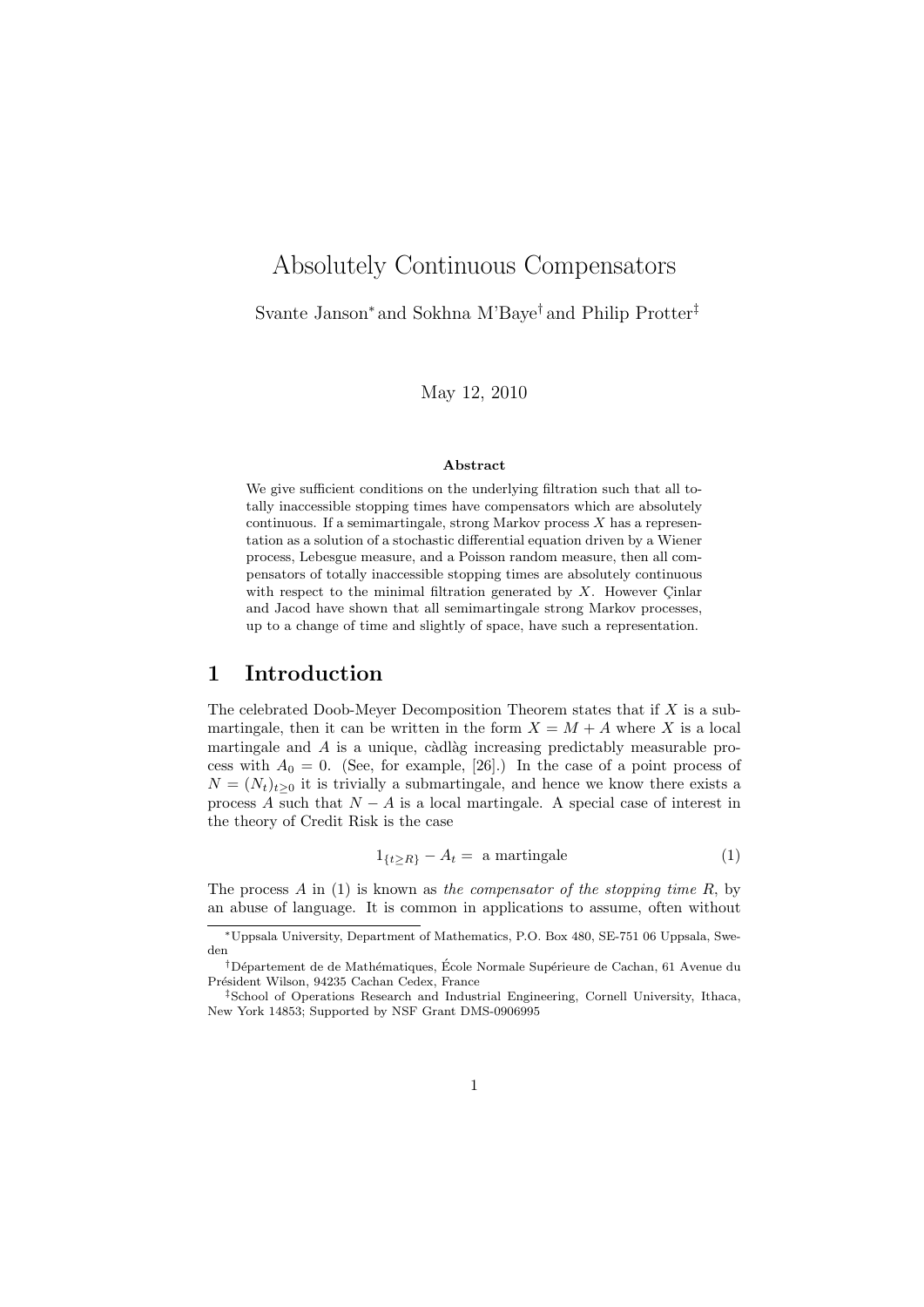mention, that A has absolutely continuous paths. That is, one often assumes  $a$ priori that (1) is of the form

$$
1_{\{t \ge R\}} - \int_0^t \lambda_s ds = \text{ a martingale}
$$
 (2)

for some adapted process  $\lambda$ . The process  $\lambda$  is often referred to as the *hazard* rate and has intuitive content as the instantaneous likelihood of the stopping time R occurring in the next infinitesimal time interval. Of course this is not true in general, and for example in the theory of credit risk K. Giesecke and L. Goldberg have given a natural example where it does not hold [11, C3, p. 7]. The goal of this paper is to give simple and natural conditions on the generating underlying filtration to show when the compensators of all of the totally inaccessible stopping times are absolutely continuous; that is, to give sufficient conditions on the filtration such that they all have hazard rates.

#### 2 Prior Results

Previous work has been restricted to giving conditions on a given stopping time in relation to the underlying filtration that ensures the compensator is absolutely continuous. Perhaps the most well known of these conditions is that of S. Ethier and T.G. Kurtz [8], which we restate here.

**Theorem 1 (Ethier–Kurtz Criterion)** Let  $\mathbb{G} = (\mathcal{G}_t)_{t>0}$  be a given filtration satisfying the usual hypotheses (see [26] for the "usual hypotheses.") Let A be an increasing (not necessarily adapted) and integrable cádlág process, with  $A_0 = 0$ . Let  $\tilde{A}$  be the  $\mathbb G$  compensator of  $A$ . If there is a constant  $K$  such that for all  $0\leq s\leq t$ 

$$
E\{A_t - A_s | \mathcal{G}_s\} \le K(t - s) \quad a.s. \tag{3}
$$

then the compensator of A has absolutely continuous paths, a.s. That is, it is of the form  $\tilde{A}_t = \int_0^t \lambda_s ds$ .

An extension of Theorem 1 to necessary and sufficient conditions for the G compensator to have such an intensity process is given in the Cornell PhD thesis of Yan Zeng  $[28]$ . A trivial extension is to replace the constant K with an increasing predictable process  $(K_t)_{t>0}$ , and then the inequality (3) becomes:

$$
E\{A_t - A_s | \mathcal{G}_s\} \le K_s(t - s) \text{ a.s.}
$$
\n<sup>(4)</sup>

and of course the conclusion in Theorem 1 still holds. Zeng [28, p. 14] did a little better:

Theorem 2 (Yan Zeng) Let A be an increasing (not necessarily adapted) and integrable measurable process, with  $A_0 = 0$ . Let  $\tilde{A}$  be the compensator of A. Then  $d\tilde{A}_t \ll dt$  if and only if there exists an increasing and integrable measurable process D with  $D_0 = 0$ , such that  $d\tilde{D}_t \ll dt$  and for all  $t \geq 0, h \geq 0$ ,

$$
E\{A_{t+h} - A_t | \mathcal{G}_t\} \le E\{D_{t+h} - D_t | \mathcal{G}_t\} \tag{5}
$$

and if equality holds, then we have  $\tilde{A} = \tilde{D}$ .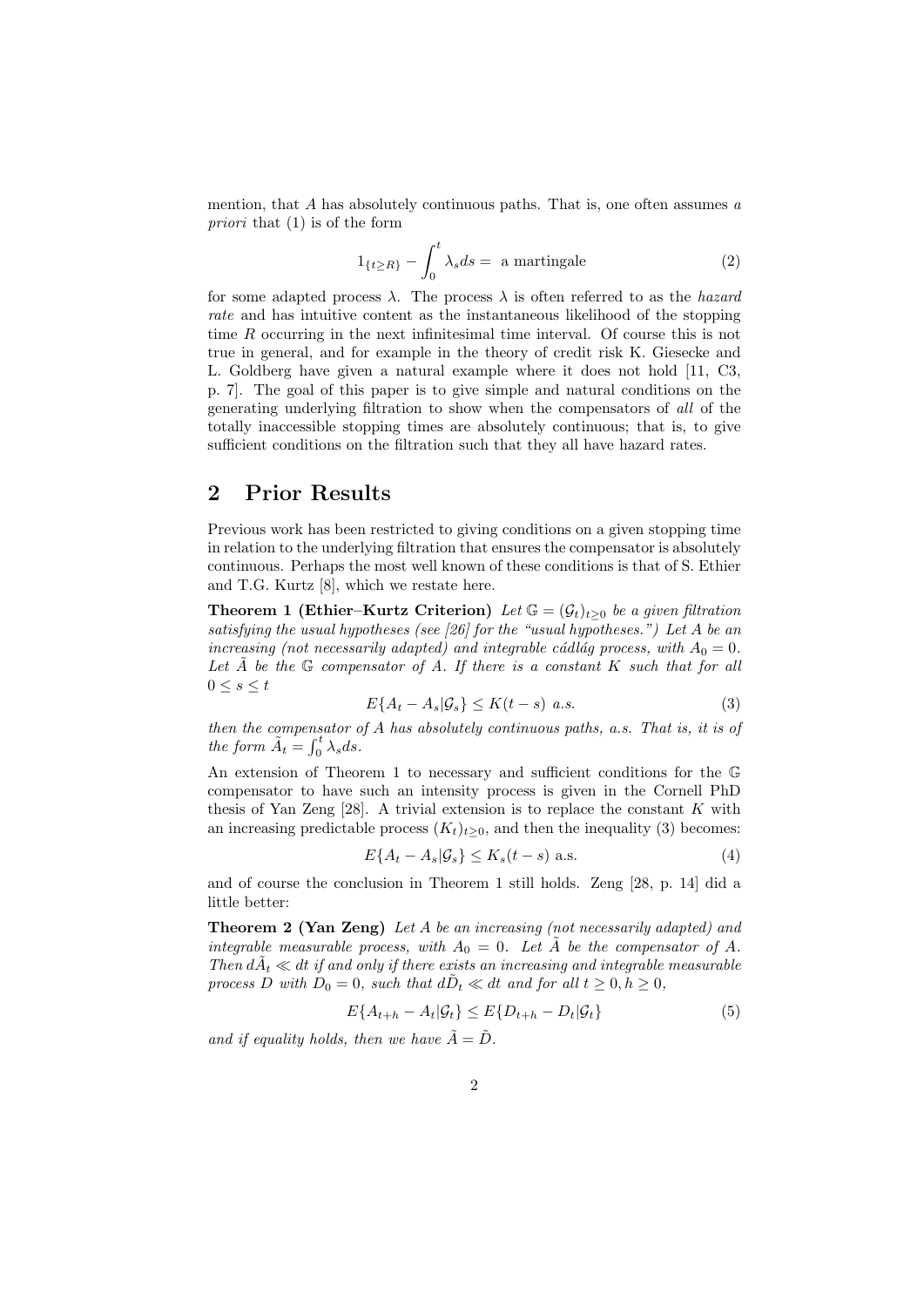Another observation is perhaps useful to make. Once a stopping time has an absolutely continuous compensator in a given filtration, say G, then if it is also a stopping time for a smaller filtration it also has an absolutely continuous compensator in the smaller filtration. Actually one can obtain a more precise result, which is established in the book of Martin Jacobsen [13]. We provide here an original and elementary proof of this result, and inter alia we extend the result a little.

**Theorem 3** Let R be a G stopping time with compensator given by  $\int_0^t \lambda_s dc(s)$ for some  $G$  adapted process  $\lambda$ , where  $G$  satisfies the usual hypotheses. Here  $s \mapsto c(s)$  is non random, continuous, and non-decreasing. Let F be a subfiltration of  $G$  also satisfying the usual hypotheses, and suppose  $R$  is also an  $F$  stopping time. Then the  $\mathbb F$  compensator of R is given by  $\int_0^{t} {\circ} \lambda_s d c(s)$ .<sup>1</sup> That is we have

If 
$$
1_{\{t \ge R\}} - \int_0^t \lambda_s dc(s) = a \text{ martingale in } \mathbb{G}
$$
  
then  $1_{\{t \ge R\}} - \int_0^t {}^o \lambda_s dc(s) = a \text{ martingale in } \mathbb{F}.$  (6)

Proof. Let

$$
M_t = 1_{\{t \ge R\}} - \int_0^t \lambda_s dc(s). \tag{7}
$$

Then M is a G martingale. Since  $\lambda_s \geq 0$ , the optional projection  $\lambda_s$  exists with  $0 \leq \alpha_{\lambda_s} \leq \infty$ . For every s,  $E^{\alpha} \lambda_s = E \lambda_s$ , and thus, by Fubini's theorem,  $E \int_0^\infty \overline{\delta s} \, d\varepsilon(s) = E \int_0^\infty \overline{\delta s} \, d\varepsilon(s) = E1_{\{R < \infty\}} < \infty$ . Thus,  $A_t = \int_0^t \overline{\delta s} \, d\varepsilon(s)$  is an integrable increasing continuous adapted process; in particular,  $\delta \lambda_s < \infty$  for a.e. s a.s. We define

$$
L_t = 1_{\{t \ge R\}} - A_t = 1_{\{t \ge R\}} - \int_0^t \, \, \partial s \, \, dc(s). \tag{8}
$$

If  $0 \leq s \leq t$  and H is bounded and  $\mathcal{F}_s$  measurable, then, by Fubini's theorem and the fact that for fixed  $r, \,^o\lambda_r = E\{\lambda_r|\mathcal{F}_r\}$  a.s.,

$$
E\big(H(L_t - L_s)\big) = E\big(H1_{\{t \ge R > s\}}\big) - \int_s^t E\big(HE(\lambda_r|\mathcal{F}_r)\big) \, dc(r)
$$
  

$$
= E\big(H1_{\{t \ge R > s\}}\big) - \int_s^t E\big(H\lambda_r\big) \, dc(r)
$$
  

$$
= E\big(H(M_t - M_s)\big) = 0.
$$
 (9)

Hence the uniformly integrable process  $L_t$  is an F martingale. This gives the **F** canonical decomposition of the **F** submartingale  $1_{\{t≥R\}}$  as  $1_{\{t≥R\}} = L_t + A_t$ , and thus A is the F compensator of  $1_{\{t>R\}}$ .

We include for emphasis the following obvious but important (and well known) corollary:

<sup>&</sup>lt;sup>1</sup>Note that for fixed s,  $\partial \lambda_s = E\{\lambda_s | \mathcal{F}_s\}$  a.s.; the optional projection gives a method to define the projection via conditional expectation for all  $s \geq 0$  simultaneously. Since  $\lambda$  is positive, the optional projection exists. See [26] for more details.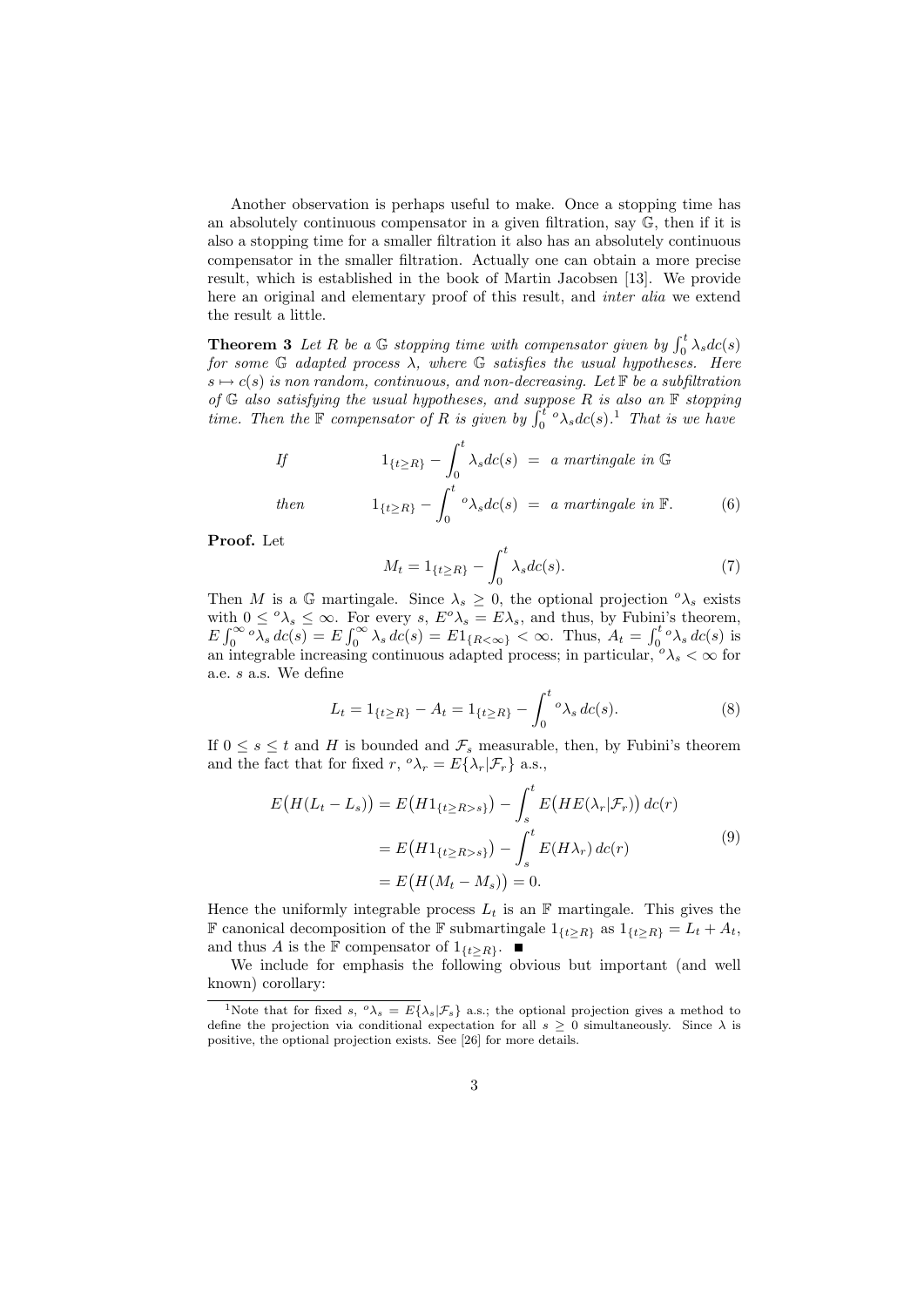**Corollary 4** Let R be a G stopping time with compensator given by  $\int_0^t \lambda_s ds$  for some  $G$  adapted process  $\lambda$ , where  $G$  satisfies the usual hypotheses. Let  $F$  be a subfiltration of  $G$  also satisfying the usual hypotheses, and suppose  $R$  is also an **F** stopping time. Then the **F** compensator of R is given by  $\int_0^t {\infty} \lambda_s ds$ . That is we have

If 
$$
1_{\{t \ge R\}} - \int_0^t \lambda_s ds = a \text{ martingale in } \mathbb{G}
$$
  
then  $1_{\{t \ge R\}} - \int_0^t {}^o \lambda_s ds = a \text{ martingale in } \mathbb{F}.$  (10)

Theorem 3 and its Corollary 4 show that once there is a filtration H such that a stopping time R is totally inaccessible, if R has an AC compensator in  $\mathbb{H}$ , then it has an AC compensator in any smaller filtration G as well. In particular Dellacherie's result (Theorem 5 below) implies that the law of R is absolutely continuous (ie, has a density) as well. We recall Dellacherie's result here for the reader's convenience. A proof can be found in [26, p. 120].

**Theorem 5 (Dellacherie's Theorem)** Let  $R$  be a nonnegative random variable with  $P(R = 0) = 0, P(R > t) > 0$  for each  $t > 0$ . Let  $\mathcal{F}_t = \sigma(t \wedge R)$ , the minimal filtration which renders  $R$  a stopping time. Let  $F$  denote the law of  $R$ . That is,  $F(x) = P(R \le x)$  for  $x \ge 0$ . Then the compensator  $A = (A_t)_{t>0}$  of the process  $1_{\{R>t\}}$  is given by

$$
A_t = \int_0^t \frac{1}{1 - F(u^-)} dF(u).
$$

If F is continuous, then A is continuous, R is totally inaccessible, and  $A_t =$  $-\ln(1 - F(R \wedge t)).$ 

One may ask if that, once a compensator of a stopping time  $R$  is a.s. singular with respect to Lebesgue measure, does that propagate down to smaller filtrations, and in particular does it imply that the law of the stopping time is singular as well? The next example shows that this is not true in general.

Example 6 Let B be a standard one dimensional Brownian motion with natural filtration F and with a local time at zero  $L = (L_t)_{t>0}$ . Define the change of time

$$
\tau_t = \inf\{s > 0 : L_s > t\}.
$$

Then  $(\tau_t)_{t\geq0}$  is a family of F stopping times. Also,  $M_t = B_{\tau_t}$  is a local martingale for the filtration G given by  $\mathcal{G}_t = \mathcal{F}_{\tau_t}$  for  $t \geq 0$ . Let N be an independent Poisson process, and consider the vector of processes on the appropriate product space  $(N_t - t, M_t)_{t \geq 0}$ , with filtration H such that  $(N_t - t, M_t)$  is a vector of two martingales. Then the family  $(L_t)_{t>0}$  are stopping times for  $\mathbb{H}$ , and

 $N_{L_t} - L_t =$  a local martingale for the filtration  $\overline{H}$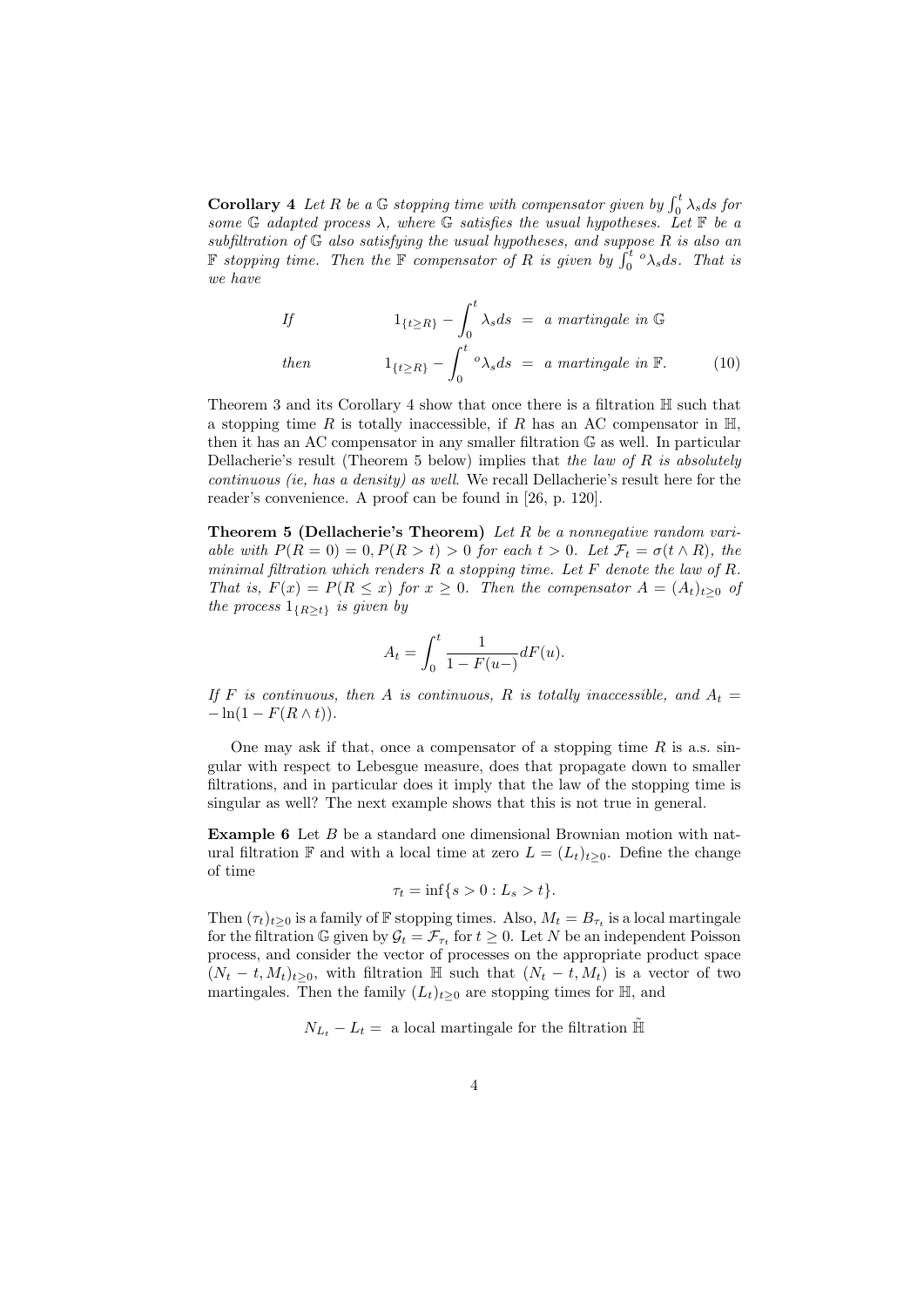where  $(\tilde{\mathcal{H}}_t) = (\mathcal{H}_{L_t})_{t \geq 0}$ . Since L is Brownian local time at zero, it has paths which are singular with respect to Lebesgue measure, a.s. However by Tanaka's formula we have

$$
|B_t| = \int_0^t \text{sign}(B_s) dB_s + L_t
$$

$$
\mathcal{E}(|B_t|) = \sqrt{\frac{2}{\pi}} \sqrt{t}.
$$

and therefore  $E(L_t) = E(|B_t|) = \sqrt{\frac{2}{\pi}}$ Next let

$$
R = \inf\{s > 0 : N_{L_s} \ge 1\}.
$$

Then  $1_{\{t\geq R\}} - L_{t\wedge R} =$  a martingale for the filtration  $\tilde{H}$ , and the compensator of R is  $L_{t\wedge R}$  which inherits the singular nature of the paths of L. That is, the compensator of  $R$  has paths which are a.s. singular with respect to Lebesgue measure. However the law  $F$  of  $R$  satisfies

$$
F(t) = P(R \le t) = E(1_{\{R \le t\}}) = E(L_{t \wedge R}),
$$

which is absolutely continuous, since  $t \mapsto E(L_t) = \sqrt{\frac{2}{\pi}}$ √  $t$  is absolutely continuous. Therefore by Dellacherie's theorem the compensator of  $R$  in the minimal filtration that makes it a stopping time is absolutely continuous.

**Corollary 7** Let R be a stopping time for a filtration  $\mathbb{H}$ , and suppose there is a subfiltration  $G$  such that  $R$  is totally inaccessible, and that the compensator of  $1_{\{t\geq R\}}$  is given by  $\int_0^t \lambda_s d c(s)$  where  $s \mapsto c(s)$  is non random, continuous, and non-decreasing. Let F denote the law of R. Then  $dF(s) \ll dc(s)$ . In particular if  $c(s) = s$ , then F is absolutely continuous; if  $s \mapsto dc(s)$  is singular with respect to Lebesgue measure, then F is also singular.

**Corollary 8** Let R be a stopping time for a filtration  $\mathbb{H}$ . Suppose there is a subfiltration  $G$  such that  $R$  is totally inaccessible, and that the compensator of  $1_{\{t\geq R\}}$  is given by  $\int_0^t \lambda_s d c(s)$  where  $s \mapsto c(s)$  is non random, continuous, and non-decreasing. Then for any sub-subfiltration  $\mathbb F$  where  $R$  is still a stopping time,  $R$  will still be totally inaccessible, and its compensator will be absolutely continuous with respect to dc. In particular, a compensator cannot be singular of this form for a filtration G and then become absolutely continuous for a subfiltration F.

### 3 Filtration Level Results

In their seminal paper of 1981, E. Cinlar and J. Jacod  $[5,$  Theorem 3.33 on page 206] showed that any  $\mathbb{R}^d$  valued strong Markov process which is a Hunt process, and which is also a semimartingale, up to a change of time via an additive functional "clock," can be represented as the solution of a stochastic differential equation driven by  $dt, dW_t$ , and  $n(ds, dz)$ ; where W is a standard multidimensional Brownian motion, and  $n$  is a standard Poisson random measure with mean measure given by  $ds\nu(dz)$ .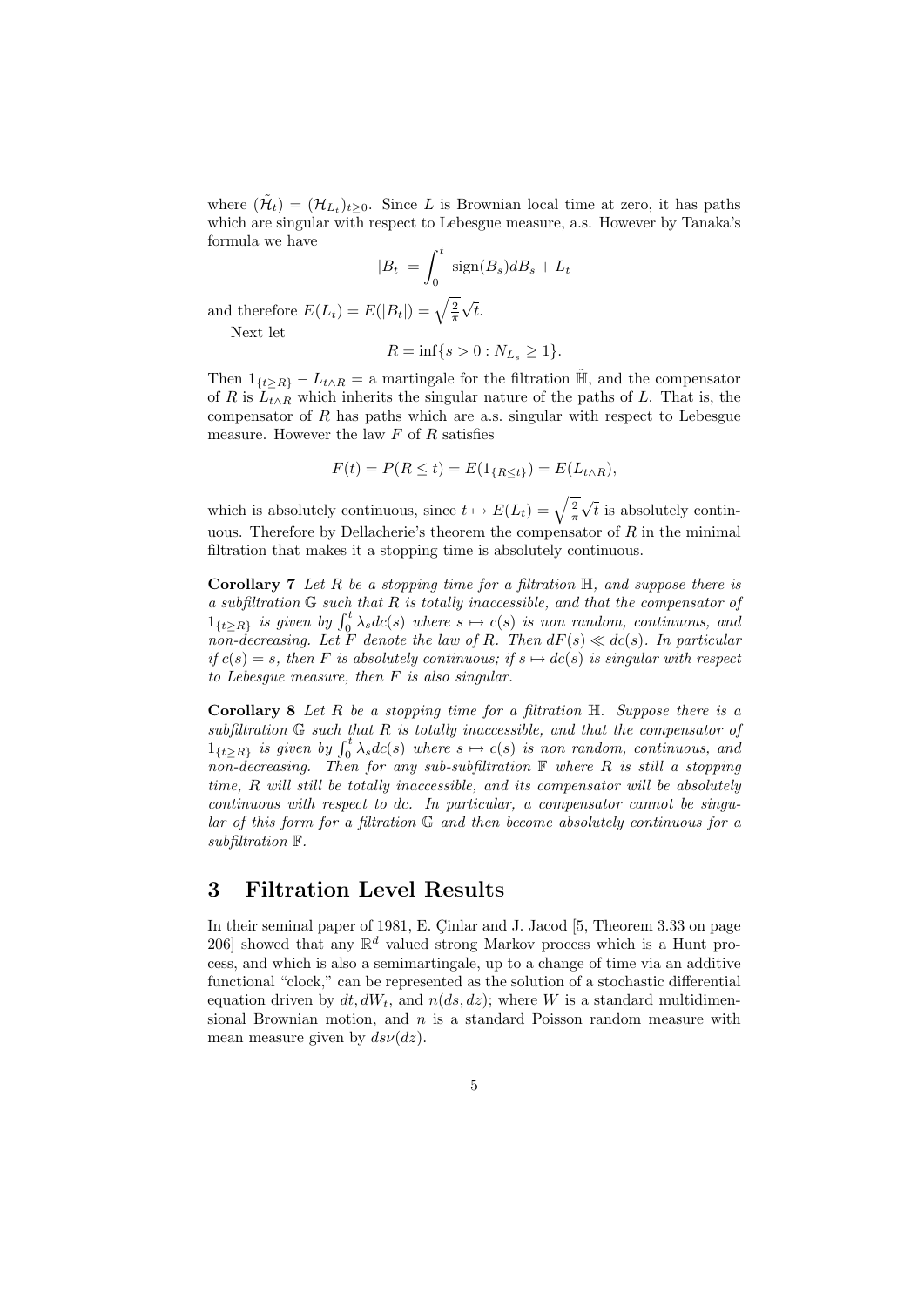Therefore we assume as given a strong Markov Hunt process semimartingale which can be represented on a space  $(\Omega, \mathcal{F}, \mathbb{F}, P^x)$  where  $\mathbb{F} = (\mathcal{F}_t)_{t \geq 0}$ , as follows:

$$
X_{t} = X_{0} + \int_{0}^{t} b(X_{s})ds + \int_{0}^{t} c(X_{s})dW_{s}
$$
  
+ 
$$
\int_{0}^{t} \int_{\mathbb{R}} k(X_{s-}, z)1_{\{|k(X_{s-}, z)| \leq 1\}} [n(ds, dz) - ds\nu(dz)]
$$
  
+ 
$$
\int_{0}^{t} \int_{\mathbb{R}} k(X_{s-}, z)1_{\{|k(X_{s-}, z)| > 1\}} n(ds, dz)
$$
(11)

We let  $P^{\mu}$  denote the probability measure governing X where the law of  $X_0$  is  $\mu$ , and  $\mathbb{F}^{\mu}$  denote the filtration containing  $\mathbb{F}$  but such that  $\mathcal{F}_0^{\mu}$  contains all of the  $P^{\mu}$  null sets. Our goal is to prove that the predictable compensator process A, of the process  $1_{\{t\geq R\}}$  where R is a given but arbitrary totally inaccessible stopping time, has absolutely continuous paths a.s. The next theorem makes this precise.

**Theorem 9** For any totally inaccessible stopping time R on the space  $(\Omega, \mathcal{F}, \mathbb{F}^{\mu}, P^{\mu})$ the predictable increasing process A, with  $A_0 = 0$ , such that  $1_{\{t \geq R\}} - A_t = M_t$ is a martingale, has the form  $A_t = \int_0^t \lambda_s ds$  for some adapted process  $\lambda$ .

Proof. It is now perhaps mostly forgotten, but most of the ingredients for the proof of this theorem are contained in an old paper of P.A. Meyer, published in 1973 [23]; see also [22]. The idea is to recall that for each law  $P^{\mu}$ , each square integrable martingale M with  $M_0 = 0$  is null, if it is orthogonal to all martingales of the form

$$
C_t^n = g_n(X_t) - g_n(X_0) - \int_0^t Lg_n(X_s)ds
$$
\n(12)

where  $L$  is the infinitesimal generator of the underlying strong Markov process  $X$ , and the functions  $g_n$  are a suitable sequence of functions that are "nearly Borel" measurable, belong to the domain of  $L$ , and each  $Lg_n$  is bounded. Next let  $D<sup>n</sup>$  be the sequence of (still square integrable) martingales obtained by an orthogonalization procedure under  $P^{\mu}$ , for the sequence  $C^{n}$ . Let M denote an arbitrary and chosen square integrable martingale under  $P^{\mu}$ . Then M can be represented as a sum of stochastic integrals with respect to the collection  $D<sup>n</sup>$ , and hence  $\langle M, M \rangle$  is absolutely continuous with respect to the collection  $\langle D^n, D^n \rangle$ , hence also absolutely continuous with respect to the collection  $\langle C^n, C^n \rangle$ . We next choose constants  $\lambda_n$  such that  $E(\sum_n \lambda_n \langle C^n, C^n \rangle_t) < \infty$  for all  $t > 0$ , and we let

$$
K_t = \sum_n \lambda_n \langle C^n, C^n \rangle_t. \tag{13}
$$

Thus,  $\langle M, M \rangle$  is absolutely continuous with respect to K.

In the case of the martingale  $M$  which is the compensated indicator function of the stopping time R:  $M_t = 1_{\{R\geq t\}} - A_t$ , with A continuous (which is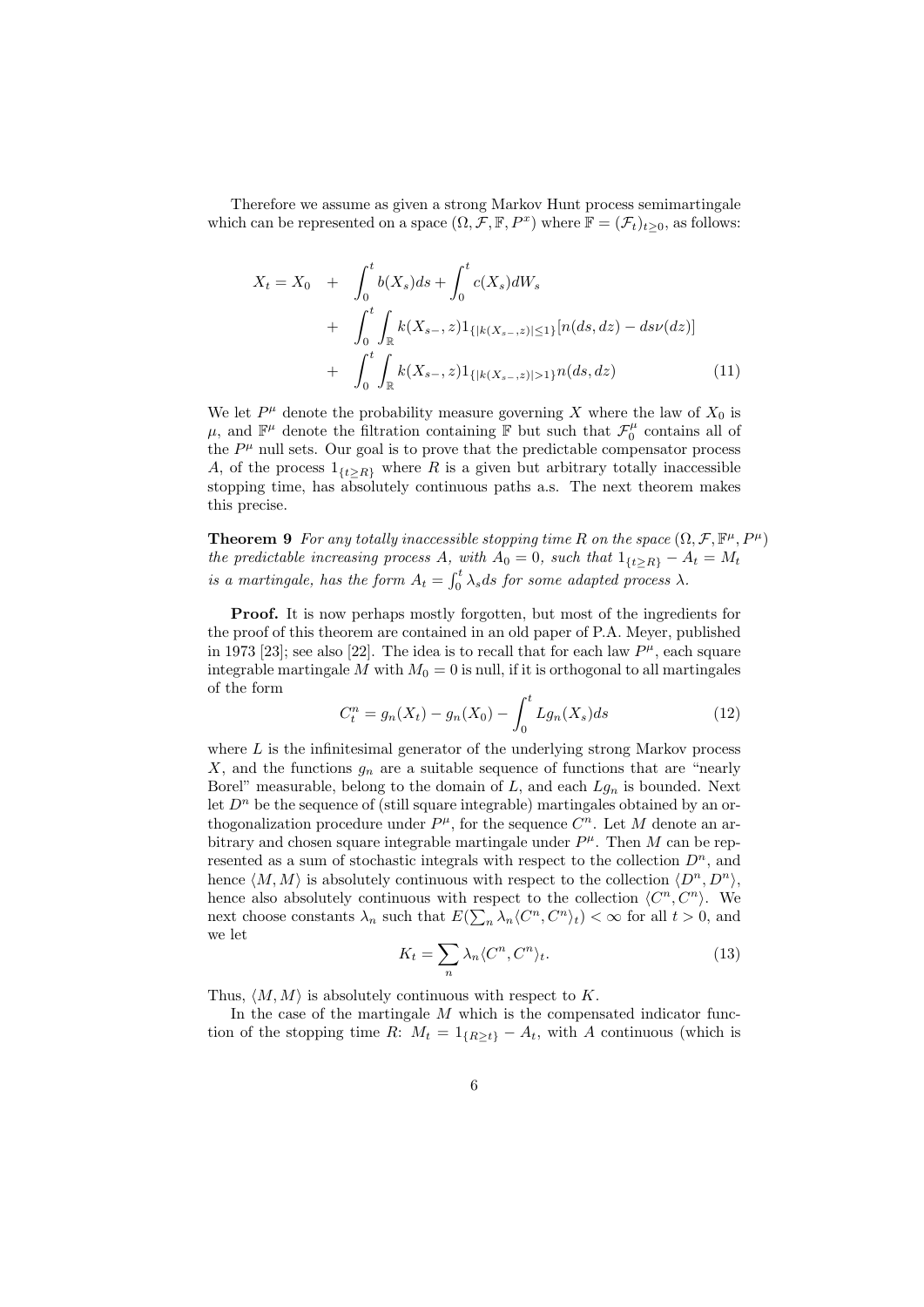equivalent to  $R$  being totally inaccessible), then we have that

$$
[M,M]_t=\sum_{s\leq t}(\Delta M_s)^2=1_{\{t\geq R\}}.
$$

We conclude that  $\langle M, M \rangle_t = A_t$ . Thus  $\langle M, M \rangle = A$  is also continuous, and we conclude that  $\langle M, M \rangle$  is absolutely continuous with respect to the continuous part of  $K$ . The continuous part of  $K$ , however, is a version of the continuous additive functional  $H$  of the Lévy system of  $X$ , as given in (14) which follows this proof.

Therefore  $A = \langle M, M \rangle$  must be absolutely continuous with respect to H. Finally for a Markov process X of the type given in (11), we know that  $dH_t$  is absolutely continuous with respect to dt. This completes the proof.  $\blacksquare$ 

Remark: Theorem 9 gives a sufficient condition for compensators of all totally inaccessible stopping times to be absolutely continuous, within a semimartingale Hunt process framework. One might ask for necessary and sufficient conditions. The same proof plus a use of Lévy systems can provide this result, given in Theorem 10. The connection to Lévy systems was recently recalled in the work of X. Guo and Y. Zeng [12], and examples of intensities arising in the field of Credit Risk can be found there and in their references, as well as in [11] and [18], for example. See also [17]. Examples of intensities arising in the field of Survival Analysis can be found in the book of Fleming and Harrington [9].

Corollary 10 Let  $X = (\Omega, X, P^{\mu})$  be a semimartingale Hunt process with a Lévy system  $(K, H)$ , where K is a kernel on R and H is a continuous additive functional, given by the following relationship:

$$
E^{\mu}\left(\sum_{0\n(14)
$$

Then all totally inaccessible stopping times have absolutely continuous compensators if and only if the continuous additive functional of equation (14) is absolutely continuous with respect to Lebesgue measure, a.s. That is, if and only if  $dH_s \ll ds$  a.s.

**Proof.** The representation of a semimartingale Markov process given in equation (11) assumes there has already been a time change, if necessary, to arrive at a Poisson random measure with compensator  $ds \nu(dx)$ . Here we are not making that assumption. The results contained in (for example) [23] and [3] show that for the additive functional  $H$  of the Lévy system, any representation such as (11) must have that the compensator of the corresponding "Poisson random measure" will be absolutely continuous in the t variable with respect to  $H$ . The additive functional  $H$  is not necessarily unique within the framework of L´evy systems, but any other version will be mutually absolutely continuous with respect to it. Therefore by the proof of Theorem 9 we have that all totally inaccessible times are absolutely continuous with respect to dt if  $dH_t \ll dt$ .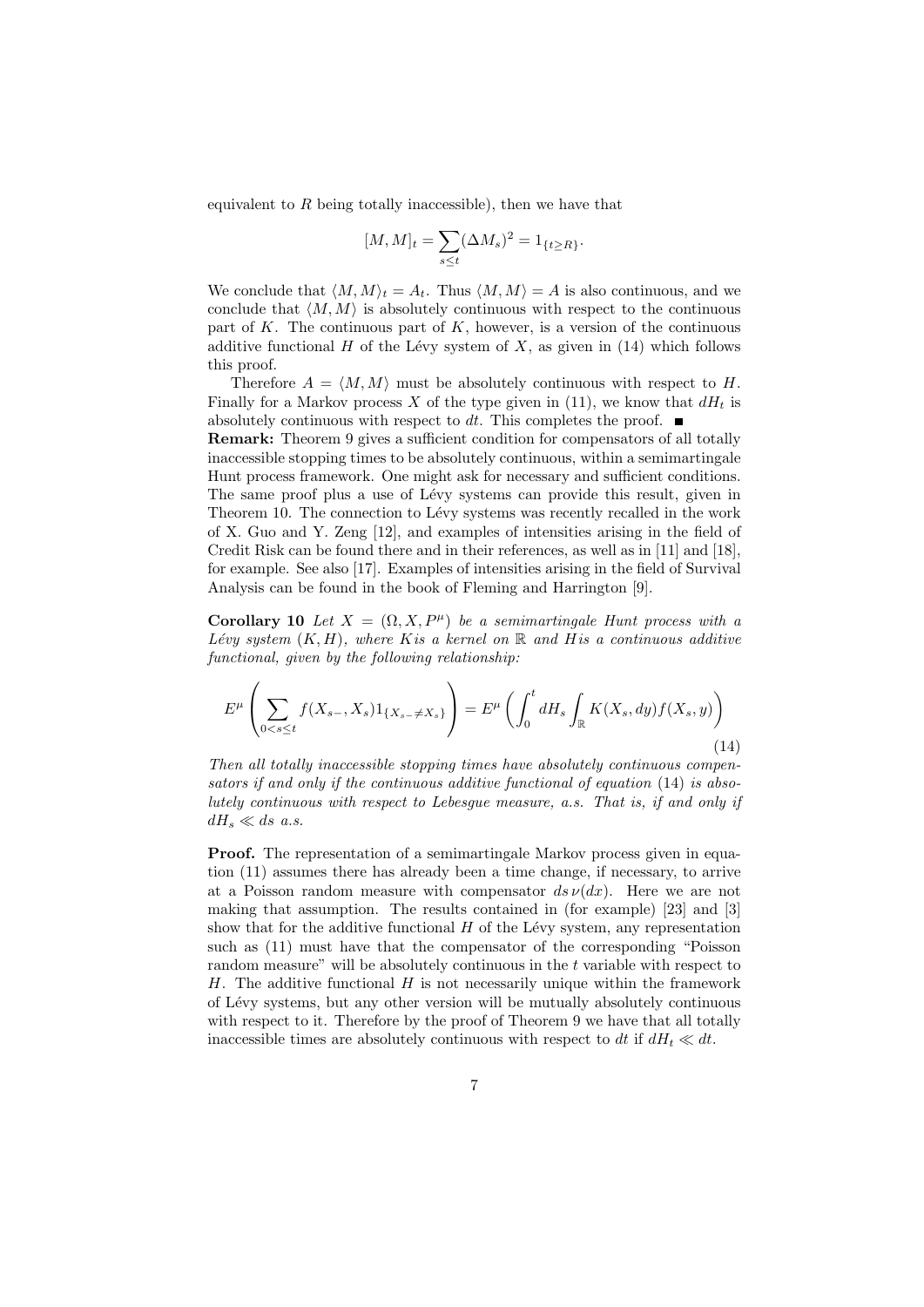For the necessity, suppose that every totally inaccessible stopping time has absolutely continuous compensator. Since  $C<sup>n</sup>$  in (12) jumps only when X jumps, and the jumps of the Hunt process  $X$  can be covered by a countable collection of totally inaccessible stopping times, it follows that  $d\langle C^n, C^n \rangle_t \ll dt$ . Hence, by (13),  $dK_t \ll dt$ . In particular  $K_t$  is continuous and is thus a version of the additive functional H, so  $dH_t \ll dK_t \ll dt$ .

A useful result related to Theorem 9 is the following. Jacod and Skorohod [16] define a jumping filtration  $\mathbb F$  to be a filtration such that there exists a sequence of stopping times  $(T_n)_{n=0,1,...}$  increasing to  $\infty$  a.s. with  $T_0 = 0$  and such that for all  $n \in \mathbb{N}, t > 0$ , the  $\sigma$ -fields  $\mathcal{F}_t$  and  $\mathcal{F}_{T_n}$  coincide on  $\{T_n \leq t < T_{n+1}\}.$ We then have:

**Theorem 11** Let  $N = (N_t)_{t>0}$  be a point process without explosions that generates a quasi-left continuous jumping filtration, and suppose there exists a process  $(\lambda_s)_{s>0}$  such that

$$
N_t - \int_0^t \lambda_s ds = a \text{ martingale.}
$$
 (15)

Let  $\mathbb{D} = (\mathcal{D}_t)_{t>0}$  be the (automatically right continuous) filtration generated by  $N$  and completed in the usual way. Then for any  $D$  totally inaccessible stopping time R we have that the compensator of  $1_{\{t\geq R\}}$  has absolutely continuous paths, a.s.

**Proof.** By Theorem 2 of [16] we know that  $\{R < \infty\} \subset \bigcup_{n \geq 1} \{R = T_n\}$ , a.s. This implies that  $1_{\{t>R\}} \leq N_t$ . We write

$$
N_t = 1_{\{t \ge R\}} + (N_t - 1_{\{t \ge R\}}) = 1_{\{t \ge R\}} + C_t
$$
\n(16)

Let us now take compensators of both sides of  $(16)$ , and let A denote the compensator of  $1_{\{t>R\}}$ , and  $\tilde{C}$  denote the compensator of C. We want to show  $dA_t \ll dt$ . Then the compensators version of equation (16) becomes

$$
\int_{0}^{t} \lambda_{s} ds = A_{t} + \tilde{C}_{t}
$$
\n(17)

since taking compensators is a linear operation. Since both  $dA_t$  and  $d\tilde{C}_t$  are positive measures on  $\mathbb{R}_+$ , it follows that  $dA_t \ll \lambda_t dt$  and  $d\tilde{C}_t \ll \lambda_t dt$ .

Corollary 12 Let N be a Poisson process with parameter  $\lambda$ , and R be a totally inaccessible stopping time on the minimal space generated by  $N$ . Then the compensator<sup>2</sup> of R has paths which are absolutely continuous.

A result which is related to Theorem 11, but does not involve a hypothesis on the filtration, is the following. For convenience we define  $\Delta Z_{\infty} = 0$ ; hence  $\{\Delta Z_R > 0\} \subseteq \{R < \infty\}.$ 

 $2$ The compensator of a stopping time R refers to the compensator of the increasing process  $1_{\{t\geq R\}}$ .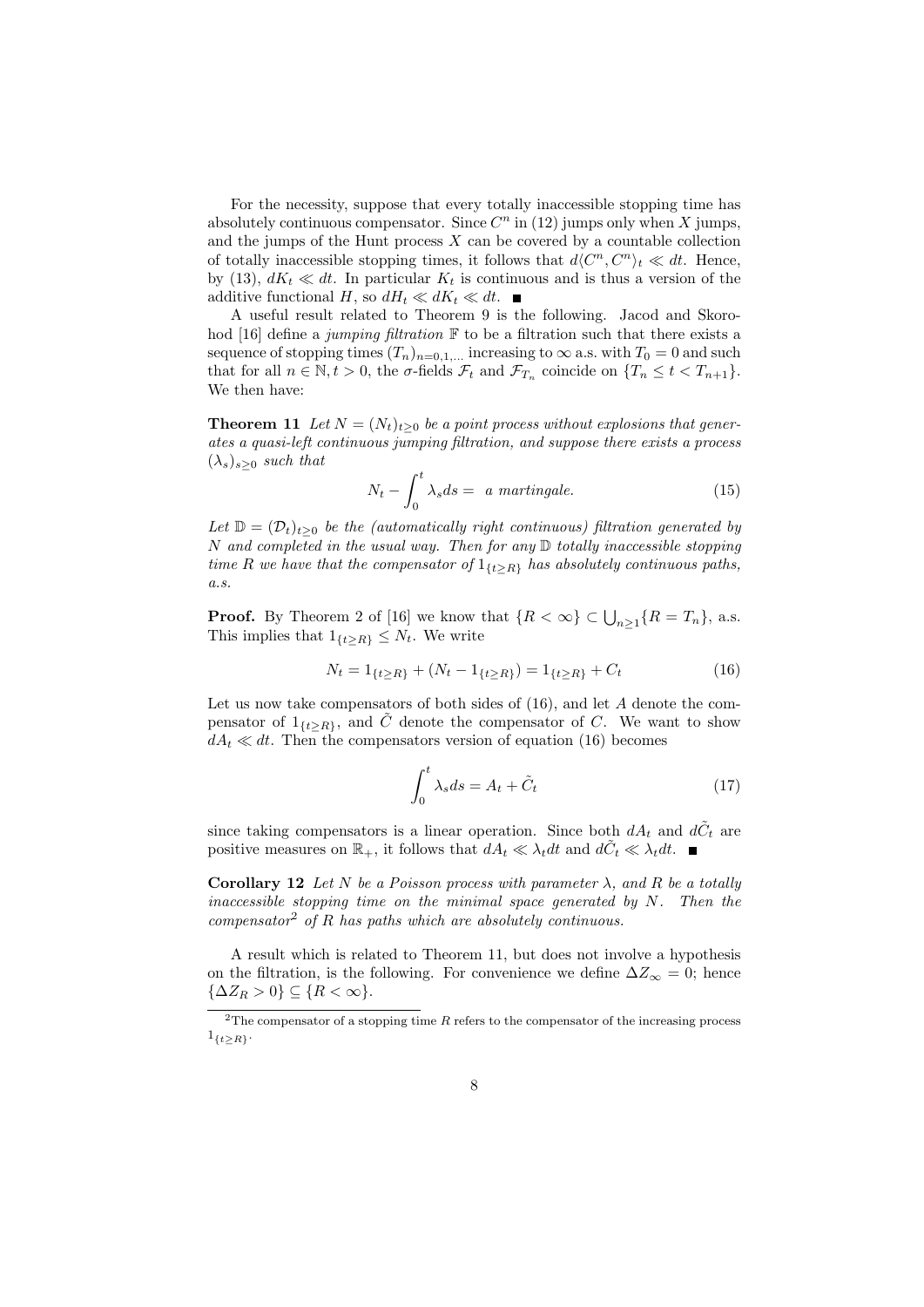**Theorem 13** Suppose  $Z$  is an increasing process which has an absolutely continuous compensator; that is, suppose there exists a nonnegative adapted process  $\lambda$  such that  $Z_t - \int_0^t \lambda_s ds = a$  martingale. Let R be a stopping time such that  $P(\Delta Z_R > 0 \cap \{R < \infty\}) = P(R < \infty)$ , i.e.,  $\Delta Z_R > 0$  a.s. on  $\{R < \infty\}$ . Then R has an absolutely continuous compensator. That is, there exists a nonnegative adapted process  $\mu$  such that  $1_{\{t \geq R\}} - \int_0^t \mu_s ds = a$  martingale.

#### Proof. Let

$$
\Lambda_1 = \{ \Delta Z_R \ge 1 \},
$$
\n
$$
\Lambda_n = \{ \frac{1}{n} \le \Delta Z_R < \frac{1}{n-1} \}, \qquad n \ge 2,
$$
\n
$$
Y_t^n = 1_{\{t \ge R_{\Lambda_n}\}}.
$$
\n(18)

We have that  $nZ_t - Y_t^n$  is again an increasing process, and if we observe that

$$
nZ_t = (nZ_t - Y_t^n) + Y_t^n, \t\t(19)
$$

then by taking compensators of both sides in (19) we have, by the same argument as in the proof of Theorem 10, that the compensator of  $Y^n$  is absolutely continuous. Therefore we can write the compensator as  $\int_0^t \mu_s^n ds$ , so

$$
Y_t^n - \int_0^t \mu_s^n ds = \text{ a martingale.} \tag{20}
$$

Furthermore,  $1_{\{t\geq R\}} = \sum_{n=1}^{\infty} Y_t^n$  and thus the compensator A of  $1_{\{t\geq R\}}$  is

$$
A_t = \sum_{n=1}^{\infty} \int_0^t \mu_s^n ds = \int_0^t \left(\sum_{n=1}^{\infty} \mu_s^n\right) ds \tag{21}
$$

by the Fubini–Tonelli theorem, and the theorem is proved.

### 4 Related Results

In this section we relate the results of the preceding part of the paper to some situations that arise in Mathematical Finance Theory. Indeed, it is often the case in Finance that one begins with a system  $(\Omega, \mathcal{F}, P, \mathbb{F}, X)$  and then one changes to an equivalent probability measure  $Q$  such that  $X$  is a sigma martingale (or less generally, a local martingale) under Q. We will say that a probability measure Q has Property AC if all totally inaccessible stopping times have absolutely continuous compensators under Q.

**Theorem 14** Suppose that  $(\Omega, \mathcal{F}, P, \mathbb{F}, X)$  is a given system, and that there exists an equivalent probability measure  $Q^*$  (which can be P itself) such that  $Q^*$ has Property AC. If  $Q$  is the set of all probability measures equivalent to P, we have that Property AC holds under any  $Q \in \mathcal{Q}$ .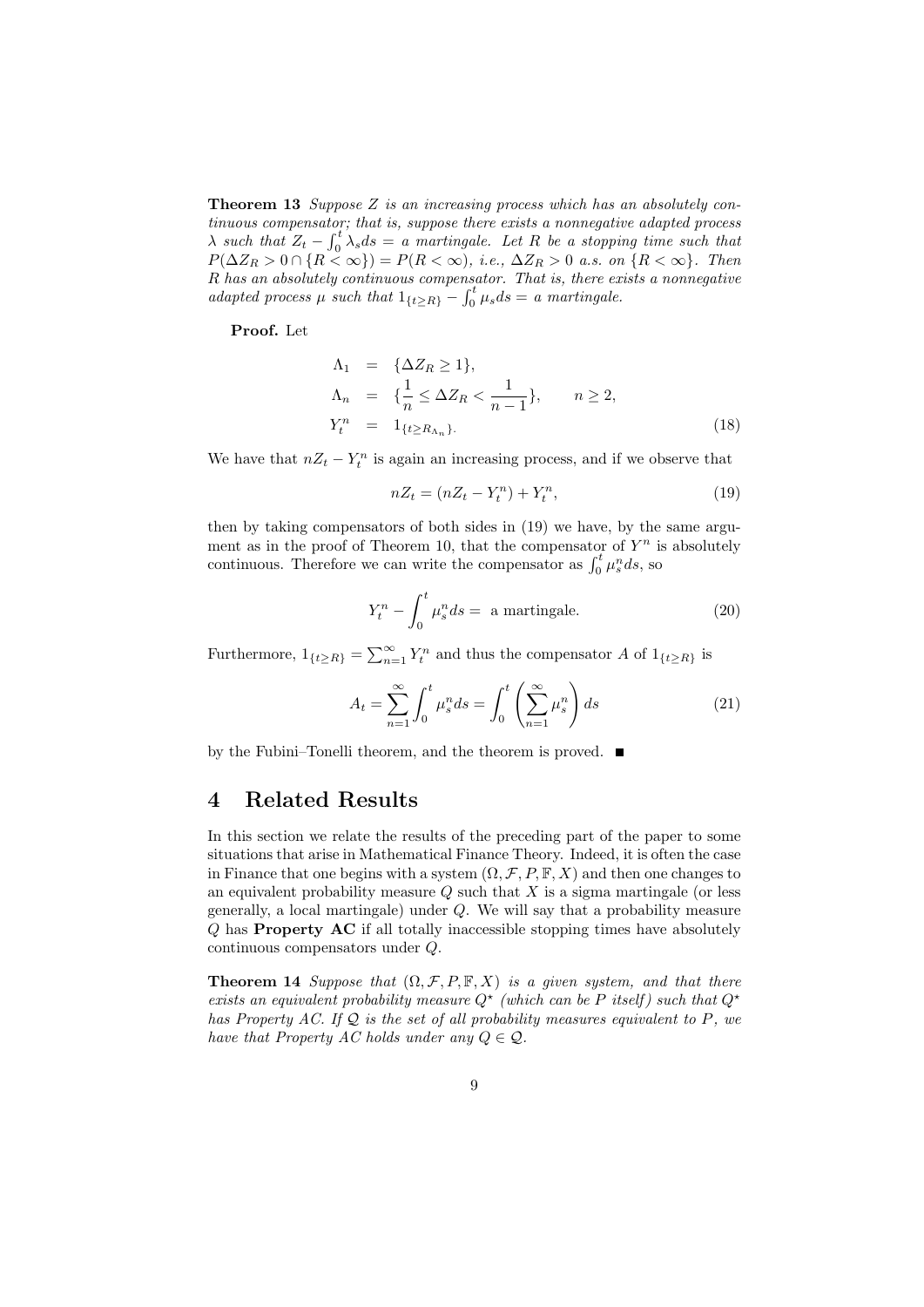**Proof.** Suppose  $Q^* \in \mathcal{Q}$ , and let  $R \in \mathcal{Q}$ , so that R is equivalent to  $Q^*$ . Let  $\tau$ be a totally inaccessible stopping time, so that we can write

$$
1_{\{t\geq\tau\}} - \int_0^t \lambda_s ds = \text{ a martingale, under } Q^*.
$$

By the predictable version of the Meyer–Girsanov theorem (see, eg, [26, p. 135])

$$
Z = \frac{dR}{dQ^*}
$$
  
\n
$$
Z_t = E_{Q^*} \{ \frac{dR}{dQ^*} | \mathcal{F}_t \}
$$
  
\n
$$
M_t = 1_{\{t \ge \tau\}} - \int_0^t \lambda_s ds
$$
  
\n
$$
M_t = \left( 1_{\{t \ge \tau\}} - \int_0^t \lambda_s ds - \int_0^t \frac{1}{Z_{s-}} d\langle Z, M \rangle_s \right) + \int_0^t \frac{1}{Z_{s-}} d\langle Z, M \rangle_s (22)
$$

and we have the term in parentheses on the right side of (22) is a martingale under R. Therefore the compensator of  $\tau$  under R is  $\int_0^t \lambda_s ds + \int_0^t \frac{1}{Z_{s-}} d\langle Z, M \rangle_s$ , and is absolutely continuous as soon as  $d\langle Z, M\rangle_t \ll dt$ . We next note that

$$
[M,M]_t = \sum_{s \le t} (\Delta M_s)^2 = 1_{\{t \ge \tau\}}
$$

since M has only one jump, and it is of size one. Since compensators are unique, this means that  $\langle M, M \rangle_t = \int_0^t \lambda_s ds$ , since  $\langle M, M \rangle_t$  is the compensator of  $[M, M]$ , and it exists since  $[M, M]_t \in L^1$ . Moreover we also know that  $\langle Z, M \rangle_t$ exists, and by the Kunita–Watanabe inequality (see, eg, [26, p. 150]) we have that  $d(Z, M)_t \ll d\langle M, M\rangle_t \ll dt$ , a.s. The result follows.

A topic that has achieved importance recently in the theory of Credit Risk is that of the Expansion of Filtrations. See, for example, [2], [6], or [19]. In the case of initial expansions, we can expand using Jacod's criterion (see [14] or [26, p. 371) by adding a random variable  $L$  to the filtration  $\mathbb F$  at time 0, provided that for each  $t \geq 0$  the (regular) conditional distribution of L given  $\mathcal{F}_t$ , denoted  $\Upsilon_t(\omega, dx)$ , is such that  $\Upsilon_t(\omega, dx) \ll \eta_t(dx)$ , where  $\eta_t(dx)$  is a  $\sigma$ -finite measure. (The key part is that  $\eta_t(dx)$  does not depend on  $\omega$ .) It is shown ([14], [26]) that we can in general replace  $\eta_t(dx)$  with  $\eta(dx)$  which does not depend on t. We define  $q_t^x$  to be a càdlàg martingale such that  $\Upsilon_t(\omega, dx) = q_t^x \eta(dx)$ . Finally, we let  $\mathcal{G}_t^0 = \mathcal{F}_t \vee \sigma(t \wedge L)$ , and  $(\mathcal{G}_t)_{t \geq 0}$  be the completed, right continuous version of the filtration  $\mathbb{G}^0$ .

We return to considering the probability measure  $P$  only; the results generalize immediately to all measures  $Q^* \in \mathcal{Q}$  by Theorem 14.

**Theorem 15** Suppose we expand the filtration  $\mathbb{F}$  by adding a random variable L initially, where its conditional distribution  $\Upsilon_t(\omega, dx) \ll \eta_t(dx)$  for some  $\sigma$ -finite measure  $\eta_t(dx)$ . Suppose also that P has Property AC. Then P has Property AC under the expanded filtration G.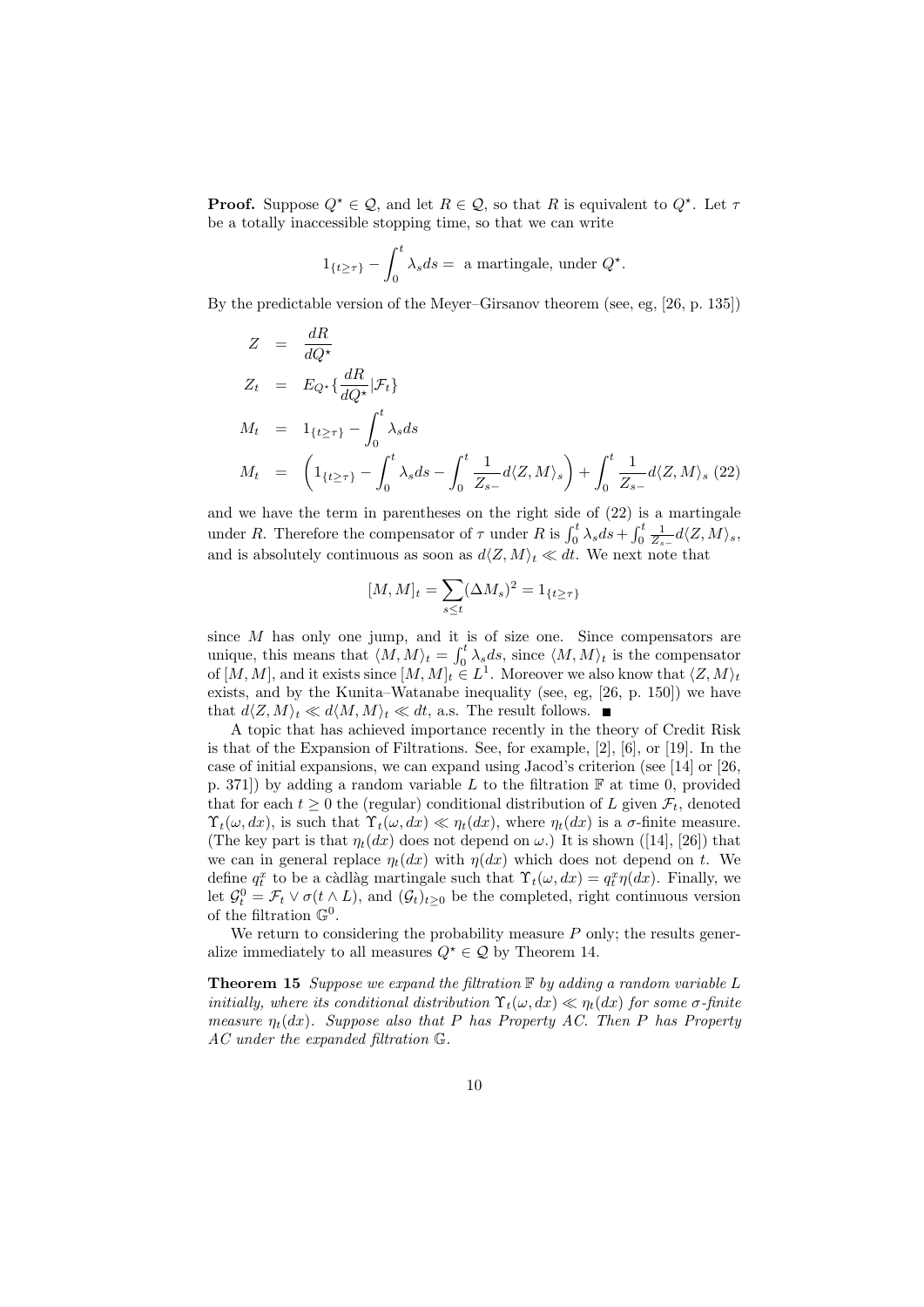**Proof.** Let  $\tau$  be a totally inaccessible stopping time and recall that  $M_t$  =  $1_{\{t\geq\tau\}}$  –  $\int_0^t \lambda_s ds$  is our decomposition for the filtration F. Jacod's theorem [14, Théorème (2.5)] gives that, for some predictable process  $k_s^x$  and with  $\langle \cdot, \cdot \rangle$ computed always in F,

$$
\langle q^x, M \rangle_t = \int_0^t k_s^x q_{s-}^x d\langle M, M \rangle_s, \text{ when } q_{t-}^x > 0 \text{, for } \eta\text{-a.e. } x,
$$

$$
M_t - \int_0^t k_s^L d\langle M, M \rangle_s = \text{ a martingale in } \mathbb{G}.
$$
 (23)

Since  $M_t = 1_{\{t \geq \tau\}} - \int_0^t \lambda_s ds$  in F, we have that the compensator of  $1_{\{t \geq \tau\}}$  in G is again absolutely continuous, since as we saw in the proof of Theorem 14,  $d\langle M, M\rangle_t$  is absolutely continuous.

We have an analogous result for progressive expansions. Using the notation and results presented in [26, Chapter VI, Section 3], we let L be a positive random variable that avoids all F stopping times. That is,  $P(L = \nu) = 0$  for all  $\mathbb F$  stopping times  $\nu$ . Since constants are stopping times, we note that this implies that  $L$  has a continuous distribution function. By Dellacherie's theorem (Theorem 5) we have that this implies  $L$  is totally inaccessible, at least in the minimal filtration that turns  $L$  into a stopping time; see further Lemma 18 below.

We let  $Z_t = {}^o1_{\{L>t\}}$ , where the *o* superscript denotes optional projection onto the F filtration. We let  $A^L = (A_t^L)_{t \geq 0}$  denote the (predictable) compensator of  $1_{\{t\geq L\}}$  for the filtration F. (The process  $1_{\{t\geq L\}}$  need not be adapted in order to have a compensator.) We then have that the Doob–Meyer decomposition of Z in F is  $Z_t = M_t^L - A_t^L$ , where  $M_t^L$  is defined by  $M_t^L \equiv Z_t + A_t^L$ .

Recall that a random time  $L$  is called an **honest time** if it is the end of an optional set. More precisely a random variable  $L$  is called **honest** if for every  $t \leq \infty$  there exists an  $\mathcal{F}_t$  measurable random variable  $L_t$  such that  $L = L_t$  on  ${L \le t}$ . (See, e.g., [26, p. 381–382] for more on honest times.) If L is honest, we let  $\mathbb{F}^L$  be the filtration defined by

$$
\mathcal{F}_t^L = \{ \Gamma : \Gamma = (A \cap \{L > t\}) \cup (B \cap \{L \le t\}) \text{ for some } A, B \in \mathcal{F}_t \}. \tag{24}
$$

(It is easy to see that  $\mathbb{F}^L$  is a filtration satisfying the usual hypotheses when L is honest, see [26, Theorem VI.17].) We note that this definition of  $\mathbb{F}^L$  is not the standard one. In [26] it is called the filtration G. The standard definition of  $\mathbb{F}^L$  (which does not require L to be honest) is as follows, and to avoid confusion, we denote it  $\mathbb{K}^L$ :

$$
\mathcal{K}_t^L = \{ \Gamma \in \mathcal{F} : \text{there exists } \Gamma_t \in \mathcal{F}_t : \Gamma \cap \{L > t\} = \Gamma_t \cap \{L > t\} \}
$$

(Thus  $\mathcal{F}_t^L \subseteq \mathcal{K}_t^L$ .) The filtration  $\mathbb{F}^L$  is called the **progressive expansion** of  $\mathbb{F}$ under L. We assume that L is honest, and consider the filtration  $\mathbb{F}^{L}$ . It is easy to see that L becomes a stopping time for  $\mathbb{F}^L$ . ( $\mathbb{F}^L$  is the smallest expansion of  $\mathbb F$  that makes  $L$  a stopping time.)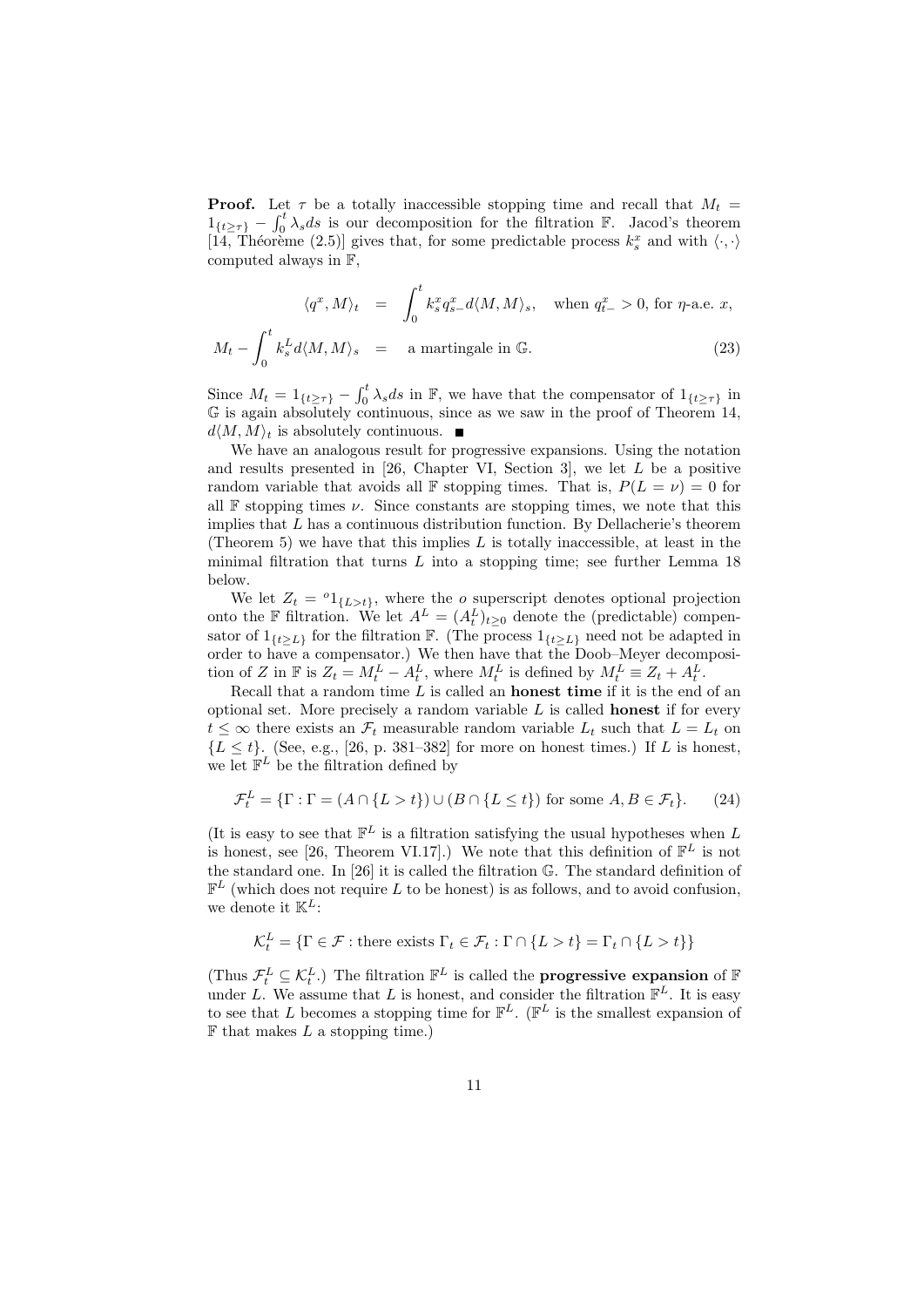**Theorem 16** Let L be a positive honest random variable which avoids all  $\mathbb{F}$ stopping times. If P has Property AC for  $\mathbb F$ , then for any totally inaccessible  $\mathbb F$ stopping time  $\tau$ , the compensator of  $\tau$  in  $\mathbb{F}^L$  is again absolutely continuous.

**Proof.** We begin by assuming that  $\tau$  is a totally inaccessible **F** stopping time. It is shown in [26, Theorem VI.18] that for a square integrable martingale X, its decomposition under  $\mathbb{F}^L$ , is given by

$$
X_t = \left(X_t - \int_0^{t \wedge L} \frac{1}{Z_{s-}} d\langle X, M^L \rangle_s + 1_{\{t \ge L\}} \int_L^t \frac{1}{1 - Z_{s-}} d\langle X, M^L \rangle_s + \left( \int_0^{t \wedge L} \frac{1}{Z_{s-}} d\langle X, M^L \rangle_s - 1_{\{t \ge L\}} \int_L^t \frac{1}{1 - Z_{s-}} d\langle X, M^L \rangle_s \right).
$$

In our case, the F martingale X is equal to M, where  $M_t = 1_{\{t \geq \tau\}} - \int_0^t \lambda_s ds$ . But we already know that  $d\langle M, M\rangle_t \ll dt$ , whence again by the Kunita–Watanabe inequality we have that  $d\langle X, M^L\rangle_t \ll d\langle X, X\rangle_t = d\langle M, M\rangle_t \ll dt$ , and the result follows for all totally inaccessible stopping times  $\tau$ .

Theorem 16 shows the AC property only for  $\mathbb F$  stopping times  $\tau$ . In order to extend it to  $\mathbb{F}^L$  stopping times, we need two lemmas (and an extra condition). Note that the first part of Lemma  $17(i)$  is a special case of the Lemma in [26,] p. 378] (with essentially the same proof).

**Lemma 17** Let T be a stopping time for  $\mathbb{F}^L$ . Then:

- (i) There exists an F stopping time S such that  $T \wedge L = S \wedge L$  a.s. If T is  $\mathbb{F}^L$  totally inaccessible, then S can be chosen to be  $\mathbb F$  totally inaccessible.
- (ii) There exists a sequence  $(S_n)_{n\geq 1}$  of  $\mathbb F$  stopping times such that  $[T] \subseteq$  $[L] \cup \bigcup_{n=1}^{\infty} [S_n]$  a.s. If T is  $\mathbb{F}^{\overline{L}}$  totally inaccessible, then all  $S_n$  can be chosen to be  $F$  totally inaccessible.

**Proof.** The process  $U_t = 1_{\{t>T\}}$  is  $\mathbb{F}^L$  predictable, so by [26, Theorem VI.17], there exist two  $\mathbb F$  predictable processes H and K such that

$$
U = H1_{[0,L]} + K1_{(L,\infty)}.
$$

Define

$$
R_0 = \inf\{t \ge 0 : H_t \ne 0\}
$$

and, for rational  $r > 0$ ,

$$
R_r = \inf\{t > r : K_t \neq 0\}.
$$

These are  $\mathbb F$  stopping times. If  $T < L$ , then  $H = 0$  on  $[0, T]$  and  $H = 1$  on  $(T, L]$ , so  $R_0 = T$ . If  $T > L$ , then  $K = 0$  on  $(L, T]$  and  $K = 1$  on  $(T, \infty)$ , so  $R_r = T$  for every  $r \in (L, T)$ . Consequently,  $[T] \subseteq [L] \cup \bigcup_{r \geq 0} [R_r]$ , and the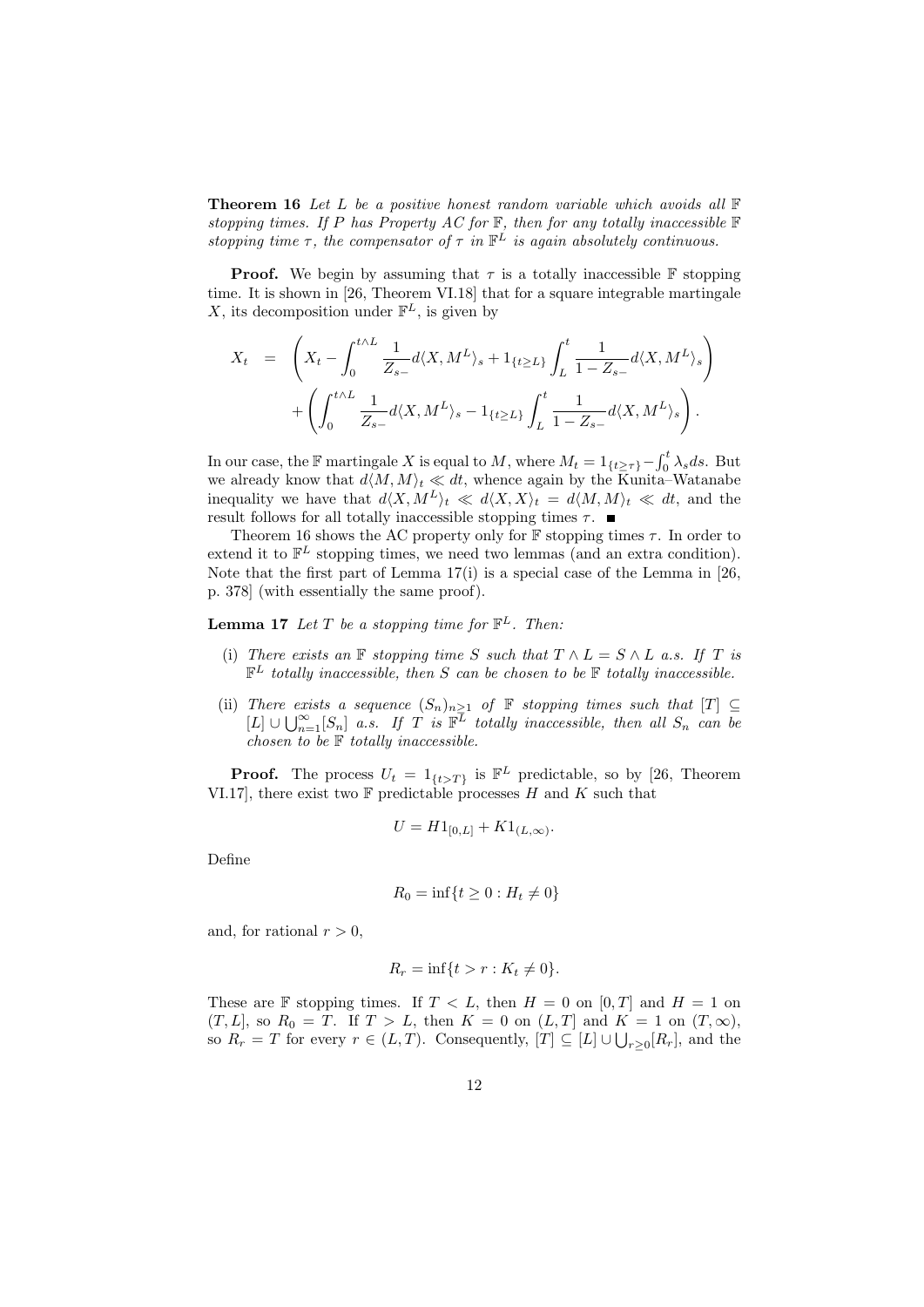first assertion in (ii) follows by rearranging the countable set of stopping times  $(R_r)_{r>0}$  into a sequence  $(S_n)_{n\geq 1}$ .

Furthermore, if  $T \geq L$ , then  $R_0 \geq L$ , and thus  $T \wedge L = R_0 \wedge L$ , so the first part of (i) follows with  $S = R_0$ .

Now suppose that T is totally inaccessible. Each  $\mathbb F$  stopping time  $R_r$  can be decomposed into two  $\mathbb F$  stopping times as  $[R_r] = [R_r^a] \cup [R_r^i]$  with  $R_r^a$  accessible and  $R_r^i$  totally inaccessible [26, p. 104]. Then  $R_r^a$  is also for  $\mathbb{F}^L$  an accessible stopping time, and since T is totally inaccessible,  $P(T = R_r^a) = 0$ . Hence  $[T] \subseteq [L] \cup \bigcup_{r \geq 0} [R_r^i]$  a.s. and we can replace  $R_r$  by  $R_r^i$  above.

**Lemma 18** L is a totally inaccessible stopping time for  $\mathbb{F}^L$ .

#### **Proof.** L is a stopping time by the definition of  $\mathbb{F}^L$ .

Suppose that T is a  $\mathbb{F}^L$  predictable stopping time, and let  $T_n$  be a sequence of  $\mathbb{F}^L$  stopping times that announces T, i.e.,  $T_n \nearrow T$  and  $T_n < T$  for all n when  $T > 0$  [26, Section III.2]. By Lemma 17, there exist F stopping times  $S_n$  such that  $T_n \wedge L = S_n \wedge L$ . Let  $S = \liminf S_n$ ; this is an F stopping time. On the set  $\{0 < T \le L\}$ , each  $T_n < T \le L$ , so  $T_n \wedge L = T_n$  and  $S_n = T_n$ ; thus  $S = T$ . Further, on  $\{T=0\}$ , trivially each  $T_n = 0 < L$  a.s., so  $S_n = 0$  and  $S = 0 = T$ a.s. Hence,  $S = T$  a.s. on  ${T \leq L}$ . Consequently,

$$
P(T = L) = P(S = T = L) \le P(S = L) = 0,
$$

because S is an  $\mathbb F$  stopping time. Since T is an arbitrary  $\mathbb F^L$  predictable stopping time, this shows that L is totally inaccessible.  $\blacksquare$ 

We can now extend Theorem 16 to  $\mathbb{F}^L$  totally inaccessible stopping times, but we need an extra condition.

**Theorem 19** Let L be a positive honest random variable which avoids all  $\mathbb{F}$ stopping times, and suppose that P has Property  $AC$  for  $\mathbb F$ . Then P has Property AC for  $\mathbb{F}^L$  if and only if the compensator  $A^L$  of L in  $\mathbb F$  is absolutely continuous on  $[0, L]$ .

**Proof.** By the Jeulin–Yor theorem [21, 12], the  $\mathbb{F}^L$  compensator of L is  $\int_0^{t \wedge L} \frac{1}{Z_{s-}} dA_s^L$ . Hence this compensator is absolutely continuous if and only if  $A_t^L$  is absolutely continuous on  $[0, L]$ .

The necessity of this condition is now clear, since  $L$  is totally inaccessible by Lemma 18.

Conversely, suppose that this condition holds so that  $L$  has an absolutely continuous compensator. Let T be a totally inaccessible stopping time for  $\mathbb{F}^{\tilde{L}}$ . By Lemma 17, there exists a sequence  $(S_n)_{n\geq 1}$  of totally inaccessible  $\mathbb F$  stopping times such that  $[T] \subseteq [L] \cup \bigcup_{n=1}^{\infty} [S_n]$ . For notational convenience, let  $S_0 = L$ , so  $[T] \subseteq \bigcup_{n=0}^{\infty} [S_n].$ 

By assumption (for  $n = 0$ ) and Theorem 16 (for  $n \ge 1$ ), each  $S_n$  has an absolutely continuous compensator  $A_L^n$  for  $\mathbb{F}^L$ ; we write  $A_t^n = \int_0^t \lambda_s^n ds$ . Let  $T_n = T$  if  $T = S_k$  for some  $k \leq n$ , and  $T_n = \infty$  otherwise. Then  $T_n$  is a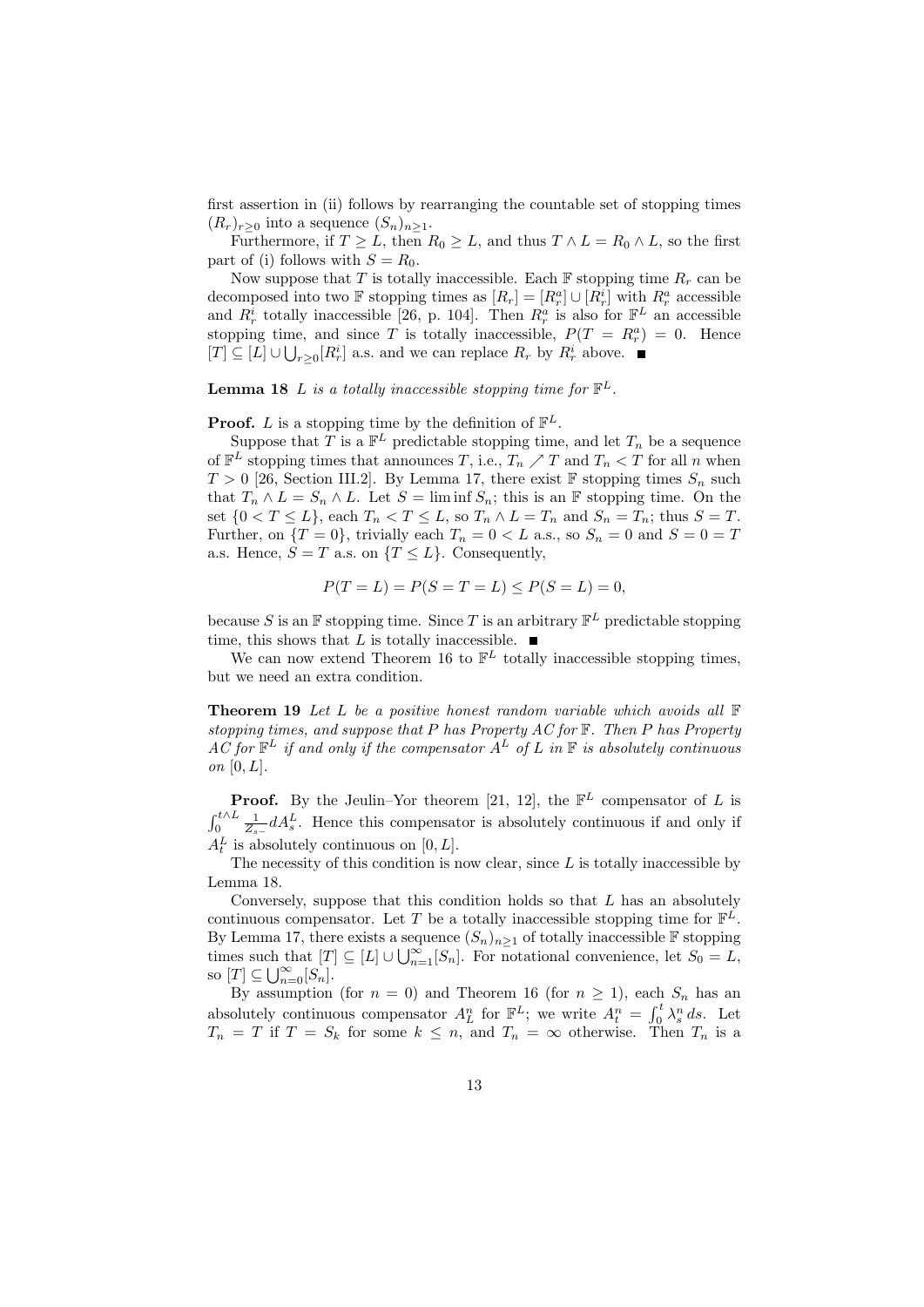stopping time with  $[T_n] \subseteq \bigcup_{k=0}^n [S_k]$ , and it follows that  $T_n$  has a compensator  $B^n$  for  $\mathbb{F}^L$  such that  $\sum_{k=0}^n A_t^k - B_t^n$  is an increasing process; thus  $B_t^n = \int_0^t f_s^n ds$ with  $0 \leq f_s^n \leq \sum_{k=0}^n \lambda_s^k$ ; in particular the compensator  $B^n$  of  $T^n$  is absolutely continuous. It now follows by monotone convergence that  $B<sup>n</sup>$  converges to the compensator B of T for  $\mathbb{F}^L$ , and thus this compensator too is absolutely continuous.

The condition that  $A<sup>L</sup>$  be absolutely continuous on [0, L] seems, unfortunately, to be rather restrictive. As we see in Example 22 below, in several natural examples,  $A<sup>L</sup>$  is, on the contrary, singular, which by the proof above implies that the  $\mathbb{F}^L$  compensator of L is singular, and thus that P does not have Property AC for  $\mathbb{F}^L$ . Nevertheless, Theorem 16 still applies, and more generally, the  $\mathbb{F}^L$  compensator of every totally inaccessible  $\mathbb{F}^L$  stopping time T such that  $P(T = L) = 0$  is absolutely continuous.

**Problem 20** (i) Does there exist an honest time L (for some  $(\Omega, \mathcal{F}, P, \mathbb{F})$ ) such that  $A<sup>L</sup>$  is absolutely continuous a.s.?

(ii) In particular, does there exist such an honest time for the natural filtration of a standard Brownian motion?

We note that the relatively recent work of A. Nikeghbali [25] makes the positive resolution of Problem 20 seem unlikely.

**Remark 21** It is easily seen that  $A<sup>L</sup>$  always is continuous, since otherwise the set of jump times would be an F predictable set and thus there would exist a predictable F stopping time R such that  $P(\Delta A_R^L > 0) > 0$ . But then  $E(\Delta 1_{\{t\geq L\}})_R = E \Delta A_R^L > 0$  so  $P(L = R) > 0$ , a contradiction.

Example 22 Typical examples of honest times are exit times. For a simple example, consider a standard Brownian motion  $B_t$  with its standard filtration  $\mathbb{F}$ . and let  $L = \sup\{t \leq 1 : B_t = 0\}$ . Then L is an honest time, and  $P(L = T) = 0$ for every stopping time  $T$  (by the strong Markov property of  $B$ , which implies that a.s. either  $B_T \neq 0$  or  $B_{T+t} = 0$  for some sequence of  $t \searrow 0$ ). Since L belongs to the predictable set  $\{t : B_t = 0\}$ , the compensator  $dA^L$  is a.s. supported by this set, but this set has Lebesgue measure 0, so  $dA<sup>L</sup>$  is a.s. singular.

In fact  $[1, 27]$ , a simple calculation shows that for  $t < 1$ ,  $Z_t = P(L > t | \mathcal{F}_t)$  $2\Phi(-|B_t|/\sqrt{1-t})$ , where  $\Phi$  is the standard normal distribution function, and  $dA_t^L = \sqrt{\frac{2}{\pi(1-t)}} dL_t^0$ , where  $L^0$  is the local time at 0.

Several similar examples with singular  $A<sup>L</sup>$  are treated in [1] and [27], for example sup $\{t < 1 : B_t \in F\}$  for a given finite set F, sup $\{t < \tau_1 : B_t = 0\}$ with  $\tau_1 = \inf\{t > 0 : B_t = 1\}$ , and  $\sup\{t : |B_t^{(3)}| \ge 1\}$  where  $B^{(3)}$  is a threedimensional Brownian motion and thus  $|B^{(3)}|$  is a BES(3) process (see also [10] for this exit time).

The results above are easily extended by induction to the case of the filtration  $\mathbb{F}^{\{L^1, L^2, \dots\}}$  extended by a finite or infinite, strictly increasing sequence  $(L_n)_{n=1}^N$ of positive honest variables that avoid all  $\mathbb F$  stopping times; cf. [7, p. 190–191].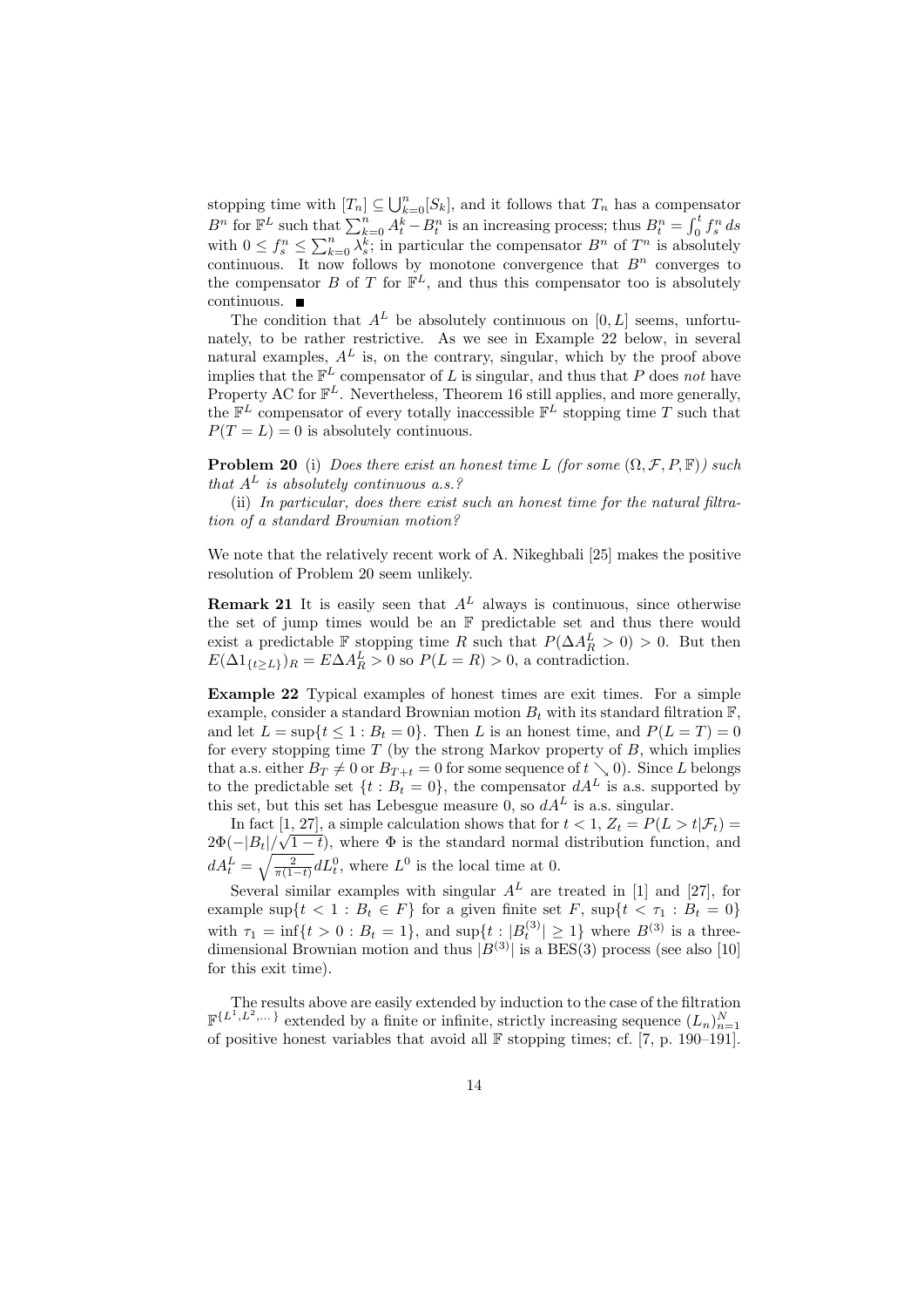We omit the details. One could also consider a more general setting, where for example  $L^{i+1}$  is honest only for  $\mathbb{F}^{L^i}$ , instead of requiring it and all subsequent random times to be honest for  $\mathbb{F}$ , or the case where the  $L^i$  need not be required to be strictly increasing. We do not treat these cases here. The necessary theory to do so is available, however, within the book of Th. Jeulin [20].

## References

- [1] J. Azéma, T. Jeulin, F.B. Knight and M. Yor, Le Théorème d'Arrêt en une Fin d'Ensemble Prévisible, Séminaire de Probabilités (Strasbourg), 27, 1993, 133–158, Springer-Verlag, Berlin
- [2] C. Blanchet-Scaillet and M. Jeanblanc, Hazard Rate for Credit Risk and Hedging Defaultable Claims, Finance and Stochastics, 8, 2004, 145–159.
- [3] A. Benveniste and J. Jacod, Systèmes de Lévy des Processus de Markov. Invent. Math. 21, 1973, 183–198.
- [4] U. Çetin, R. Jarrow, P. Protter, and Y. Yildirim, Modeling Credit Risk with Partial Information, Annals of Applied Probability, 14, 2004, 1167–1178.
- [5] E. Cinlar and J. Jacod, Representation of Semimartingale Markov Processes in Terms of Wiener Processes and Poisson Random Measures, in Seminar on Stochastic Processes, 1981, 159–242, Birkhäuser, Boston
- [6] D. Coculescu and A. Nikeghbali, "Hazard Processes and Martingale Hazard Processes," preprint, 2009.
- [7] C. Dellacherie and P.-A. Meyer, *Probabilités et Potentiel, Chapitres XVII* à XXIV: Processus de Markov (fin), Compléments de Calcul Stochastique, 1992, Hermann, Paris.
- [8] S. Ethier and T.G. Kurtz, Markov Processes: Characterization and Convergence, 2nd edition, 2005, Wiley, New York.
- [9] T.R. Fleming and D.P. Harrington, Counting Processes and Survival Analysis, 1991, Wiley, New York.
- [10] R. K. Getoor, The Brownian Escape Process, Ann. Probab. 7, 1979, no. 5, 864–867.
- [11] K. Giesecke and L. Goldberg, The Market Price of Credit Risk: The Impact of Asymmetric Information, Working Paper, Stanford University, 2008.
- [12] X. Guo and Y. Zeng, Intensity Process and Compensator: A New Filtration Expansion Approach and the Jeulin–Yor Formula, Annals of Applied Probability, 18, 2008, 120–142.
- [13] M. Jacobsen, Point Process Theory and Applications: Marked Point and Piecewise Deterministic Processes, 2005, Birkhäuser, Boston.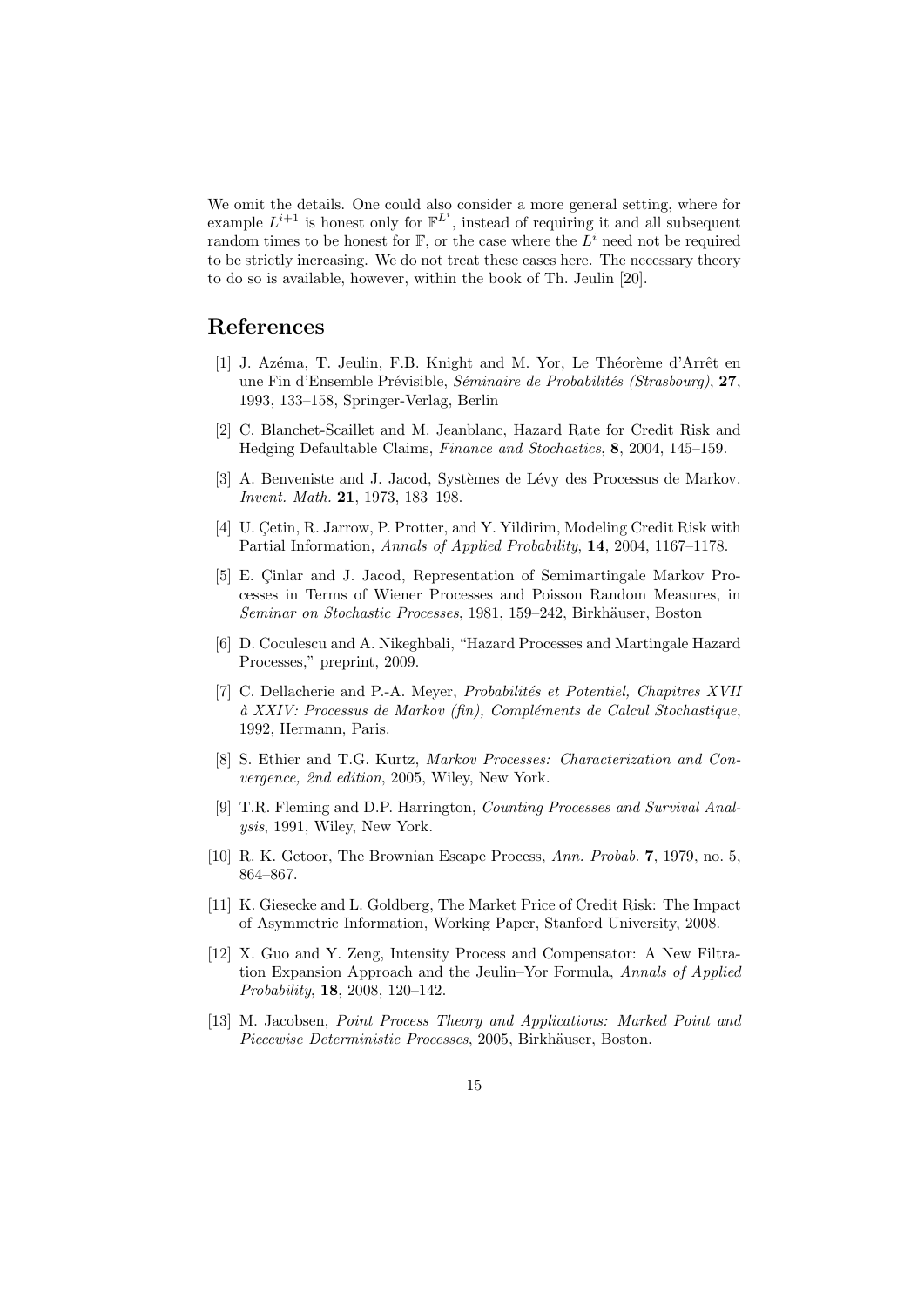- [14] J. Jacod, Grossissement Initial, Hypothèse  $(H')$ , et Théorème de Girsanov, Grossissements de Filtrations: Exemples et Applications, Lecture Notes in Mathematics, 1118, 1985, 15–35, Springer-Verlag, Berlin.
- [15] J. Jacod and A.N. Shiryaev, Limit Theorems for Stochastic Processes, Second Edition, 2003, Springer-Verlag, Heidelberg.
- [16] J. Jacod and A.V. Skorohod, Jumping Filtrations and Martingales with Finite Variation, *Séminaire de Probabilités (Strasbourg)*, 28, 1994, 21–35, Springer-Verlag, Berlin.
- [17] R. Jarrow and P. Protter, Structural versus Reduced Form Models: A New Information Based Perspective, Journal of Investment Management, 2, 2004, 34–43.
- [18] R. Jarrow, P. Protter, and A.D. Sezer, Information Reduction via Level Crossings in a Credit Risk Model, Finance and Stochastics, 11, 2007, 195– 212.
- [19] M. Jeanblanc and Y. Le Cam, Progressive Enlargement of Filtrations with Initial Times, Stochastic Processes and Their Applications, 119, 2009. 2523–2543.
- [20] T. Jeulin, Grossissements de Filtrations: Exemples et Applications, Lecture Notes in Math. 1118, 1985, Springer-Verlag, Berlin.
- [21] T. Jeulin and M. Yor, Grossissement d'une Filtration et Semimartingales: Formules Explicites, Séminaire de Probabilités XII (Strasbourg), Lecture Notes in Mathematics, 649, 1978, 78–97, Springer-Verlag, Berlin.
- [22] P.-A. Meyer, Intégrales stochastiques III, Séminaire de Probabilités I (Strasbourg), Lecture Notes in Mathematics, 39, 1967, 118–141, Springer-Verlag, Berlin.
- [23] P.-A. Meyer, Une Mise au Point sur les Systèmes de Lévy. Remarques sur l'exposé de A. Benveniste, Séminaire de Probabilités VII (Strasbourg), Lecture Notes in Mathematics, 321, 1973, 25–32, Springer-Verlag, Heidelberg.
- [24] P.-A. Meyer and J.B. Walsh, Quelques Applications des Résolvantes de Ray," Inventiones Math., 14, 1971, 143–166.
- [25] A. Nikeghbali, Enlargements of Filtrations and Path Decompositions at Non Stopping Times, Probability Theory and Related Fields, 136, 2006, 524-540.
- [26] P. Protter, Stochastic Integration and Differential Equations, Second Edition, Version 2.1, 2005, Springer-Verlag, Heidelberg.
- [27] M. Yor, Some Aspects of Brownian Motion. Part II. Some Recent Martingale Problems. Lectures in Mathematics ETH Zürich, 1997, Birkhäuser Verlag, Basel.